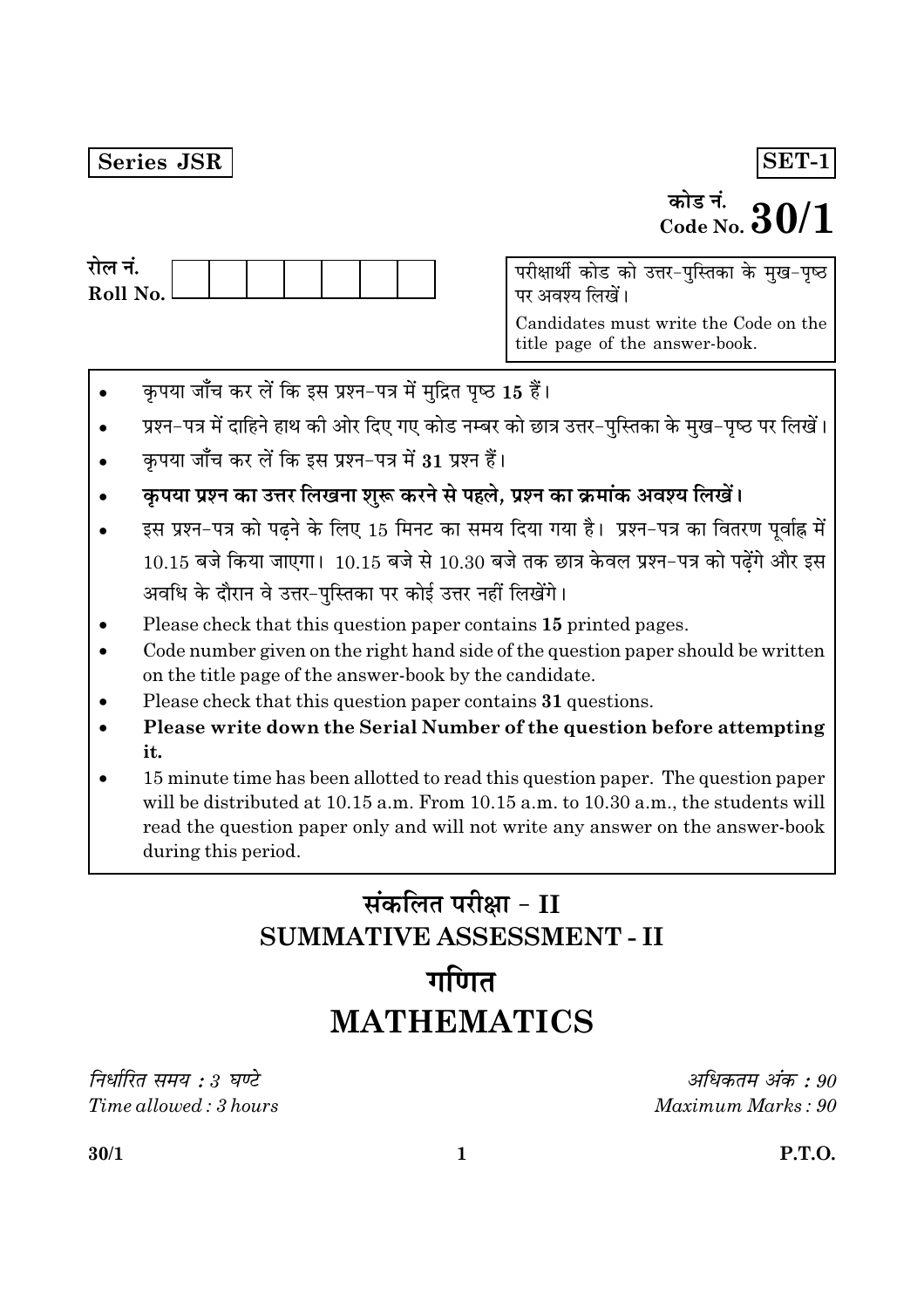#### सामान्य निर्देश :

- सभी प्रश्न अनिवार्य हैं।  $(i)$
- (ii) इस प्रश्न-पत्र में 31 प्रश्न हैं जो चार खण्डों अ. ब. स और द में विभाजित हैं।
- (iii) खण्ड अ में **एक-एक** अंक वाले 4 प्रश्न हैं। खण्ड ब में 6 प्रश्न हैं जिसमें से प्रत्येक 2 अंक का है। खण्ड स में 10 प्रश्न **तीन-तीन** अंकों के हैं। खण्ड द में 11 प्रश्न हैं जिनमें से प्रत्येक 4 अंक का है।
- (iv) कैलकुलेटर का प्रयोग वर्जित है।

#### **General Instructions:**

- All questions are compulsory.  $(i)$
- The question paper consists of 31 questions divided into four sections  $-A$ , B, C  $(ii)$ and D.
- (iii) Section A contains 4 questions of 1 mark each. Section B contains 6 questions of 2 marks each, Section C contains 10 questions of 3 marks each and Section D contains 11 questions of 4 marks each.
- (iv) Use of calculators is not permitted.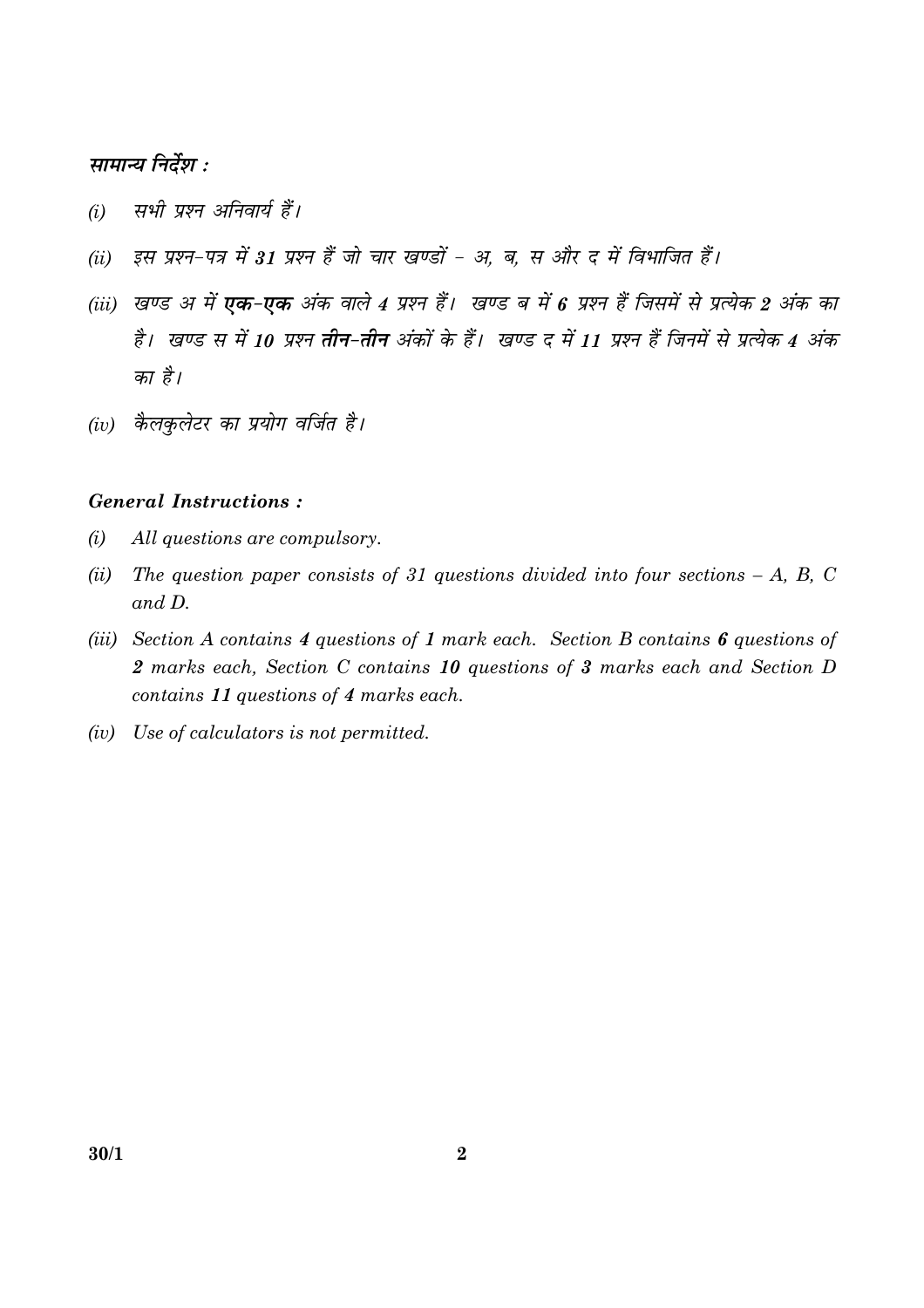#### खण्ड - अ

#### **SECTION - A**

#### प्रश्न संख्या 1 से 4 तक प्रत्येक प्रश्न 1 अंक का है।

#### Question numbers 1 to 4 carry 1 mark each.

आकृति 1 में 0 केन्द्र वाले वृत्त के बिंदु C पर PQ एक स्पर्श रेखा है। यदि AB एक व्यास  $1.$ है तथा  $\angle$ CAB=30° है, तो  $\angle$ PCA ज्ञात कीजिए।



In fig.1, PQ is a tangent at a point C to a circle with centre O. If AB is a diameter and  $\angle$ CAB=30°, find  $\angle$ PCA.



k के किस मान के लिए k+9, 2k-1 तथा 2k+7 एक समांतर श्रेढ़ी के क्रमागत पद हैं?  $2.$ For what value of k will  $k+9$ ,  $2k-1$  and  $2k+7$  are the consecutive terms of an A.P. ?

एक दीवार के साथ लगी सीढी क्षैतिज के साथ 60° का कोण बनाती है। यदि सीढी का पाद 3. दीवार से 2.5 मी. की दूरी पर है, तो सीढ़ी की लम्बाई ज्ञात कीजिए। A ladder, leaning against a wall, makes an angle of 60° with the horizontal. If the foot of the ladder is 2.5 m away from the wall, find the length of the ladder.

**P.T.O.**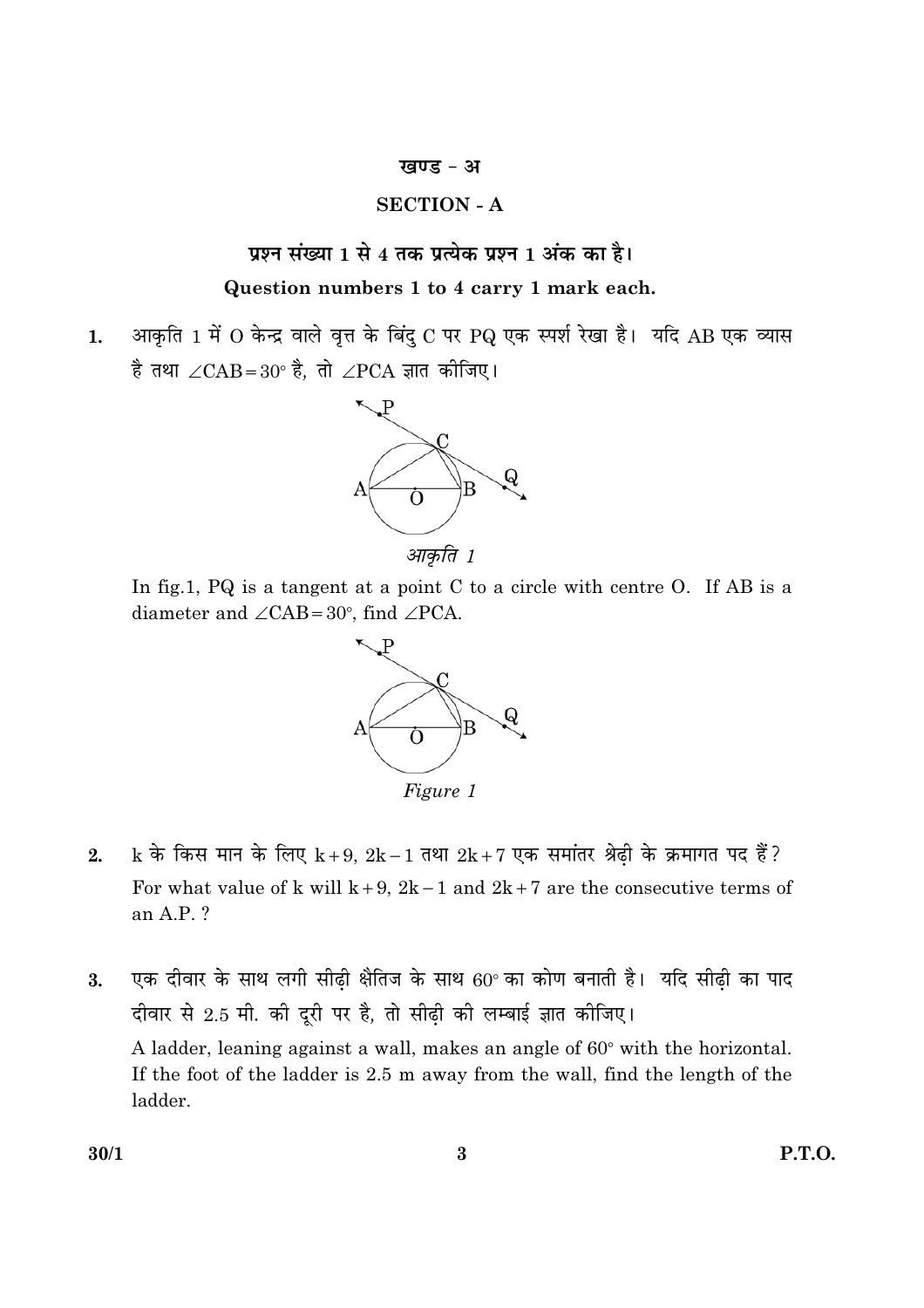52 पत्तों की अच्छी प्रकार फेंटी गई ताश की गड्डी में से यादृच्छया एक पत्ता निकाला गया।  $\overline{4}$ . प्रायिकता ज्ञात कीजिए कि निकाला गया पत्ता न तो लाल रंग का है और न ही एक बेग़म है। A card is drawn at random from a well shuffled pack of 52 playing cards. Find the probability of getting neither a red card nor a queen.

#### खण्ड - ब

#### **SECTION - B**

#### प्रश्न संख्या 5 से 10 तक प्रत्येक प्रश्न 2 अंक का है। Question numbers 5 to 10 carry 2 marks each.

- यदि द्विघाती समीकरण  $2x^2 + px 15 = 0$  का एक मूल  $-5$  है तथा द्विघाती समीकरण 5.  $p(x^2+x)+k=0$  के मृल समान हैं, तो  $k$  का मान ज्ञात कीजिए। If  $-5$  is a root of the quadratic equation  $2x^2+px-15=0$  and the quadratic equation  $p(x^2 + x) + k = 0$  has equal roots, find the value of k.
- माना P तथा Q, A(2, -2) तथा B(-7, 4) को मिलाने वाले रेखाखंड को इस प्रकार समत्रिभाजित 6. करते हैं कि P, बिंदु A के पास है। P तथा Q के निर्देशांक ज्ञात कीजिए। Let P and Q be the points of trisection of the line segment joining the points  $A(2, -2)$  and  $B(-7, 4)$  such that P is nearer to A. Find the coordinates of P and Q.
- आकृति 2 में एक चतुर्भुज ABCD, O केंद्र वाले वृत्त के परिगत इस प्रकार बनाई गई है कि 7. भुजाएँ AB, BC, CD तथा DA वृत्त को क्रमश: बिंदुओं P, Q, R तथा S पर स्पर्श करती हैं। सिद्ध कीजिए कि  $AB+CD=BC+DA$  ।



 $30/1$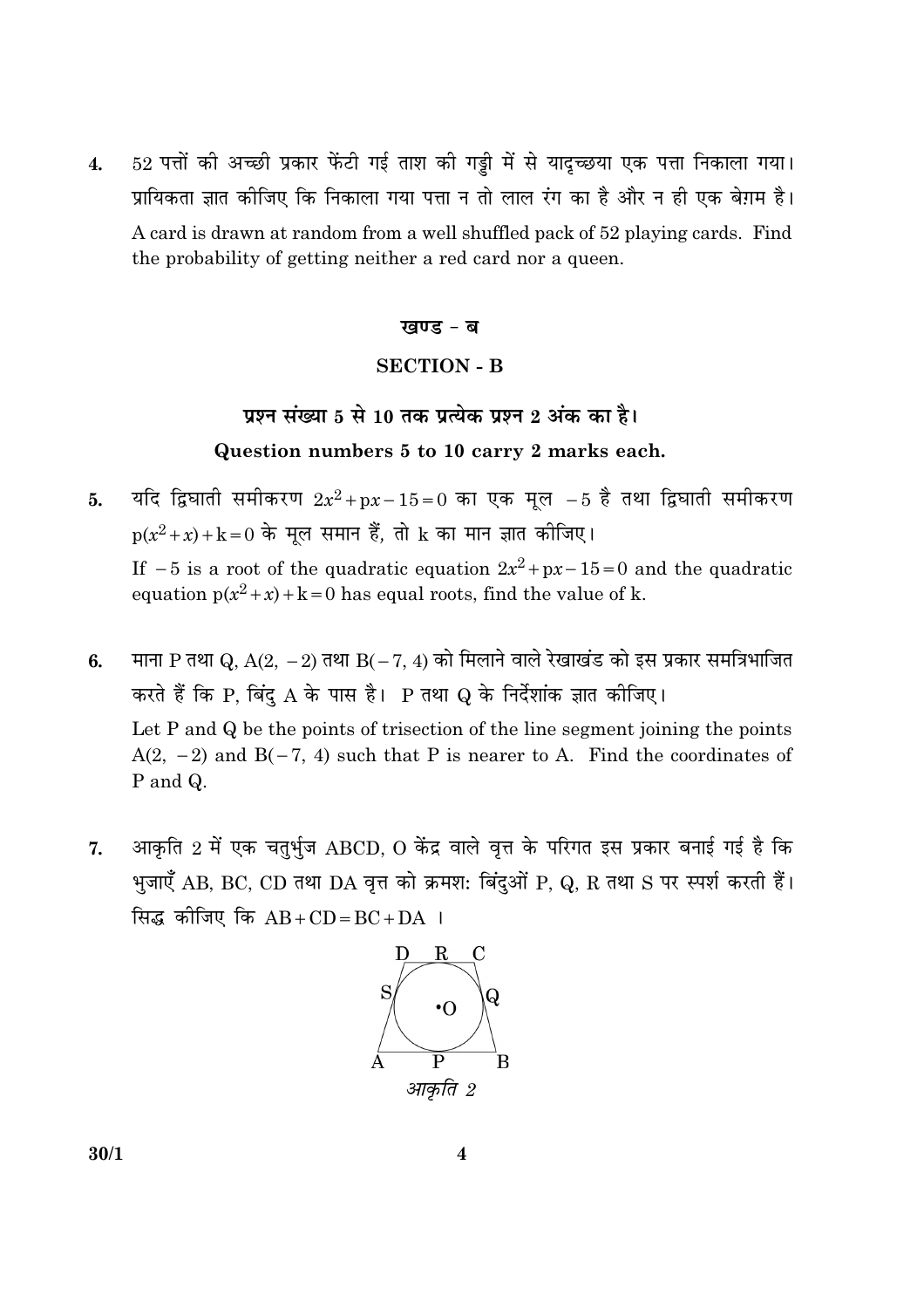In Fig.2, a quadrilateral ABCD is drawn to circumscribe a circle, with centre O, in such a way that the sides AB, BC, CD and DA touch the circle at the points P, Q, R and S respectively. Prove that.  $AB + CD = BC + DA$ .



- सिद्ध कीजिए कि बिंदु (3, 0), (6, 4) तथा (-1, 3) एक समद्विबाहु समकोण त्रिभुज के शीर्ष हैं। 8. Prove that the points  $(3, 0)$ ,  $(6, 4)$  and  $(-1, 3)$  are the vertices of a right angled isosceles triangle.
- एक समांतर श्रेढ़ी का चौथा पद शून्य है। सिद्ध कीजिए कि इसका 25 वां पद, उसके 11 वें 9. पद का तीन गुना है।

The  $4<sup>th</sup>$  term of an A.P. is zero. Prove that the  $25<sup>th</sup>$  term of the A.P. is three times its 11<sup>th</sup> term.

10. आकृति 3 में एक बाह्य बिंदु P से, O केन्द्र तथा r त्रिज्या वाले वृत्त पर दो स्पर्श रेखाएँ PT तथा PS खींची गई हैं। यदि OP=2r है, तो दर्शाइए कि ∠OTS=∠OST=30°।



आकृति 3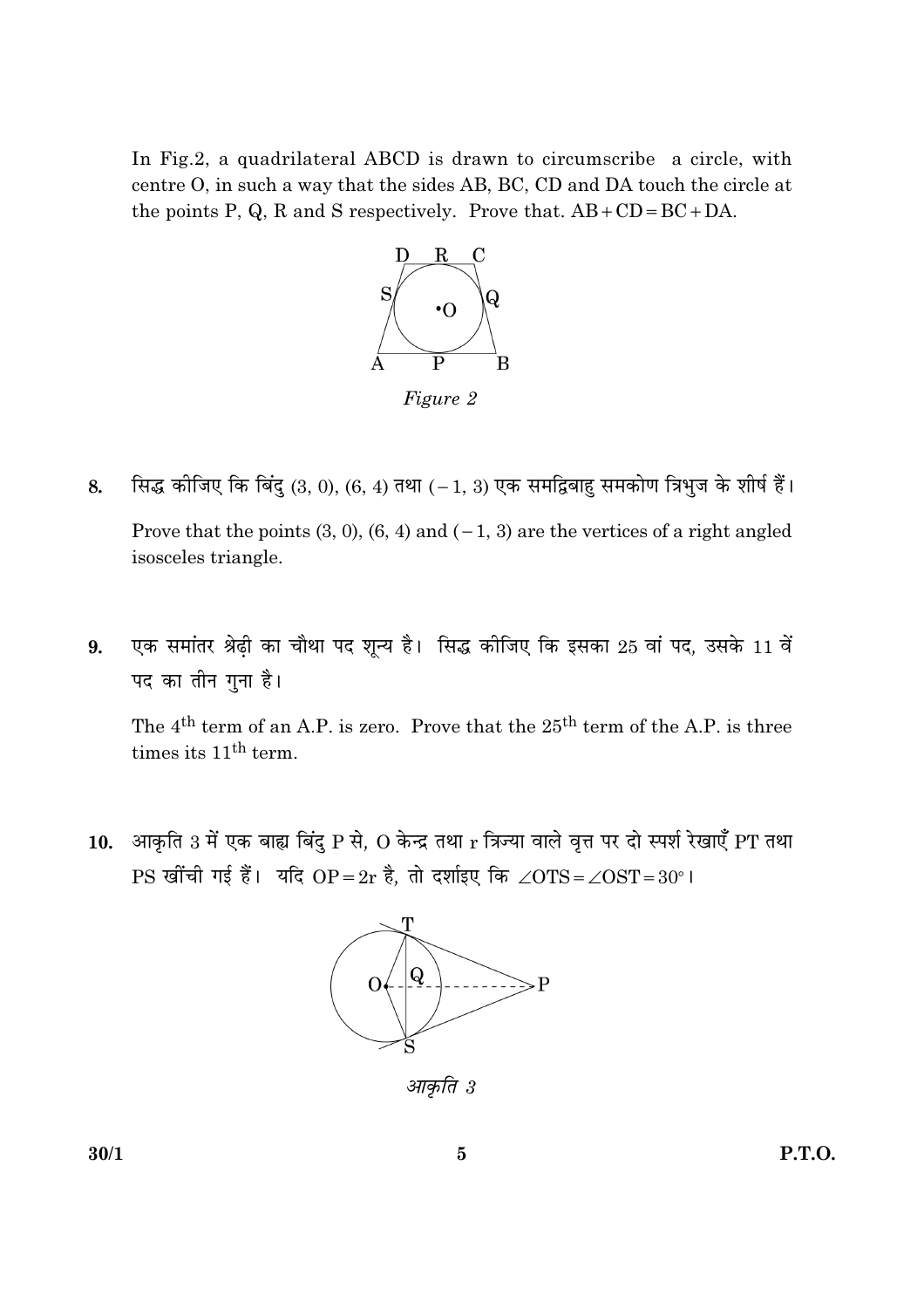In Fig. 3, from an external point P, two tangents PT and PS are drawn to a circle with centre O and radius r. If OP = 2r, show that  $\angle$ OTS =  $\angle$ OST = 30°.



#### खण्ड - स

#### **SECTION - C**

### प्रश्न संख्या 11 से 20 तक प्रत्येक प्रश्न के 3 अंक हैं।

#### Question numbers 11 to 20 carry 3 marks each.

11. आकृति 4 में O केन्द्र वाले वृत्त का व्यास AB = 13 सेमी है तथा AC = 12 सेमी है। BC को मिलाया गया है। छायांकित क्षेत्र का क्षेत्रफल ज्ञात कीजिए। ( $\pi$  = 3.14 लीजिए)



In fig.4, O is the centre of a circle such that diameter  $AB = 13$  cm and AC = 12 cm. BC is joined. Find the area of the shaded region. (Take  $\pi$  = 3.14)

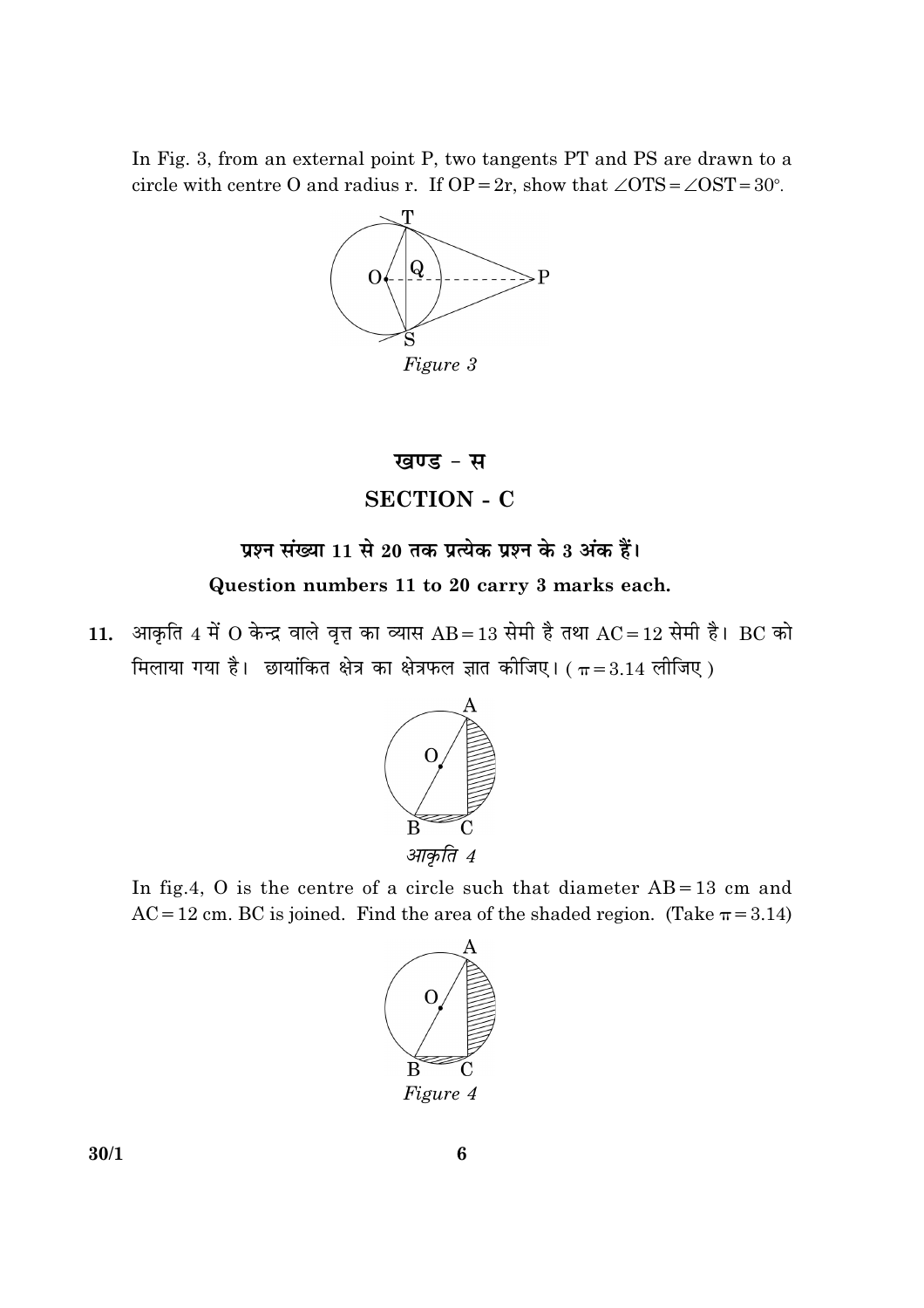आकृति 5 में एक टैंट बेलन के ऊपर लगे उसी व्यास वाले शंकु के आकार का है। बेलनाकार 12. भाग की ऊँचाई तथा व्यास क्रमश: 2.1 मी. तथा 3 मी. हैं तथा शंक्वाकार भाग की तिरछी ऊँचाई 2.8 मी. है। टैंट को बनाने में लगे कैनवास का मूल्य ज्ञात कीजिए, यदि कैनवास का भाव

₹ 500 प्रति वर्ग मी है। ( $\pi = \frac{22}{7}$  लीजिए)



आकति 5

In fig. 5, a tent is in the shape of a cylinder surmounted by a conical top of same diameter. If the height and diameter of cylindrical part are 2.1 m and 3 m respectively and the slant height of conical part is 2.8 m, find the cost of canvas needed to make the tent if the canvas is available at the rate of

₹ 500/sq.metre. (Use  $\pi = \frac{22}{7}$ )



Figure 5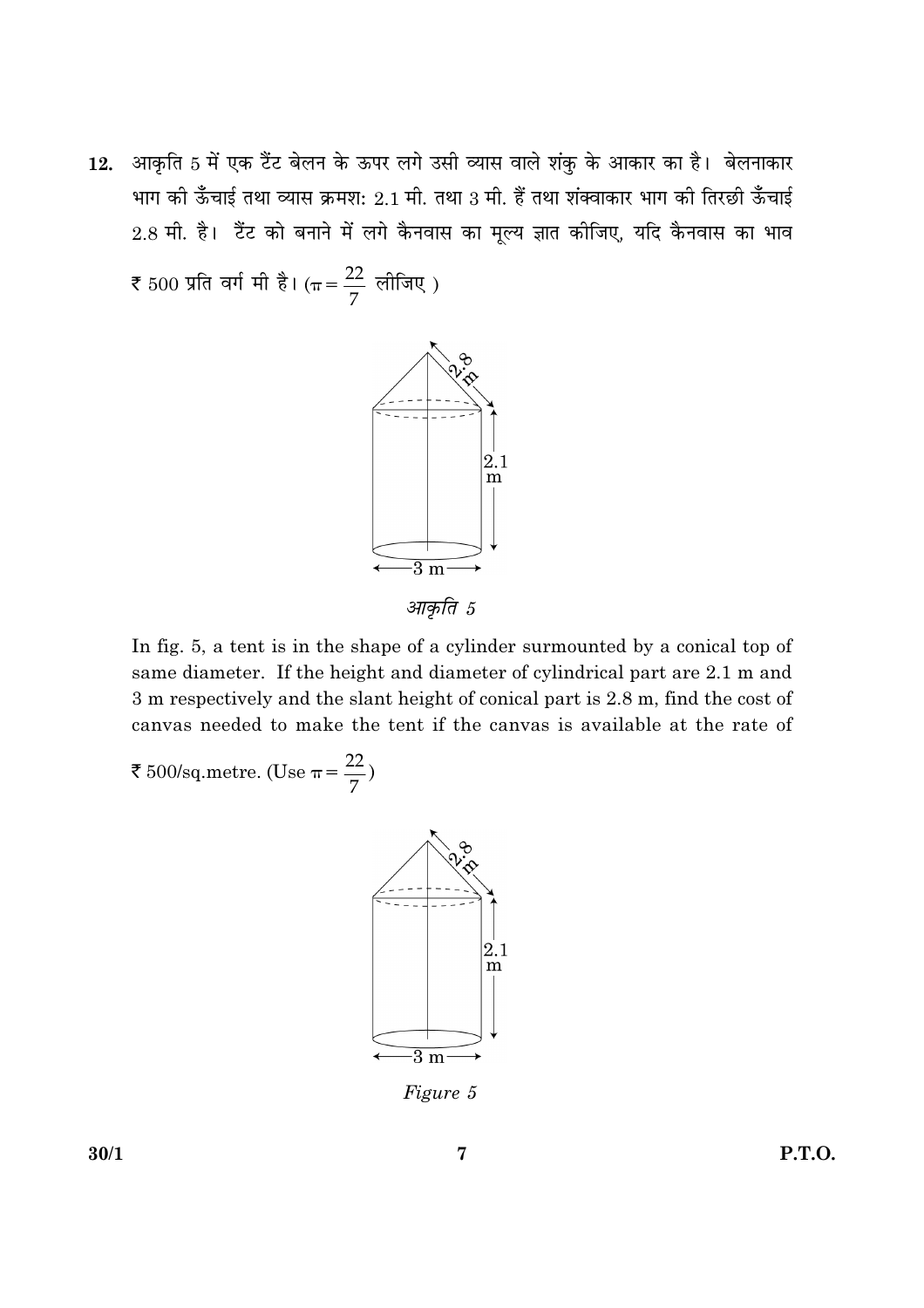- यदि बिन्दु P(x, y) बिंदुओं A(a+b, b-a) तथा B(a-b, a+b) से समदूरस्थ है, तो सिद्ध 13. कीजिए कि  $bx = ay$ . If the point  $P(x, y)$  is equidistant from the points  $A(a + b, b - a)$  and  $B(a - b, a + b)$ . Prove that  $bx = ay$ .
- आकृति 6 में, दो सकेन्द्रीय वृत्तों, जिसकी त्रिज्याएँ 7 सेमी तथा 14 सेमी हैं, के बीच घिरे 14. छायांकित क्षेत्र का क्षेत्रफल ज्ञात कीजिए जबकि  $\angle AOC = 40^{\circ}$  है। ( $\pi = \frac{22}{7}$  लीजिए)



आकृति 6

In fig. 6, find the area of the shaded region, enclosed between two concentric circles of radii 7 cm and 14 cm where  $\angle AOC = 40^{\circ}$ . (Use  $\pi = \frac{22}{7}$ )



Figure 6

15. यदि दो समांतर श्रेढ़ियों के प्रथम n पदों के योगों में  $(7n+1)$ :  $(4n+27)$  का अनुपात है, तो उनके m वें पदों में अनुपात ज्ञात कीजिए।

If the ratio of the sum of first n terms of two A.P's is  $(7n+1)$ :  $(4n+27)$ , find the ratio of their m<sup>th</sup> terms.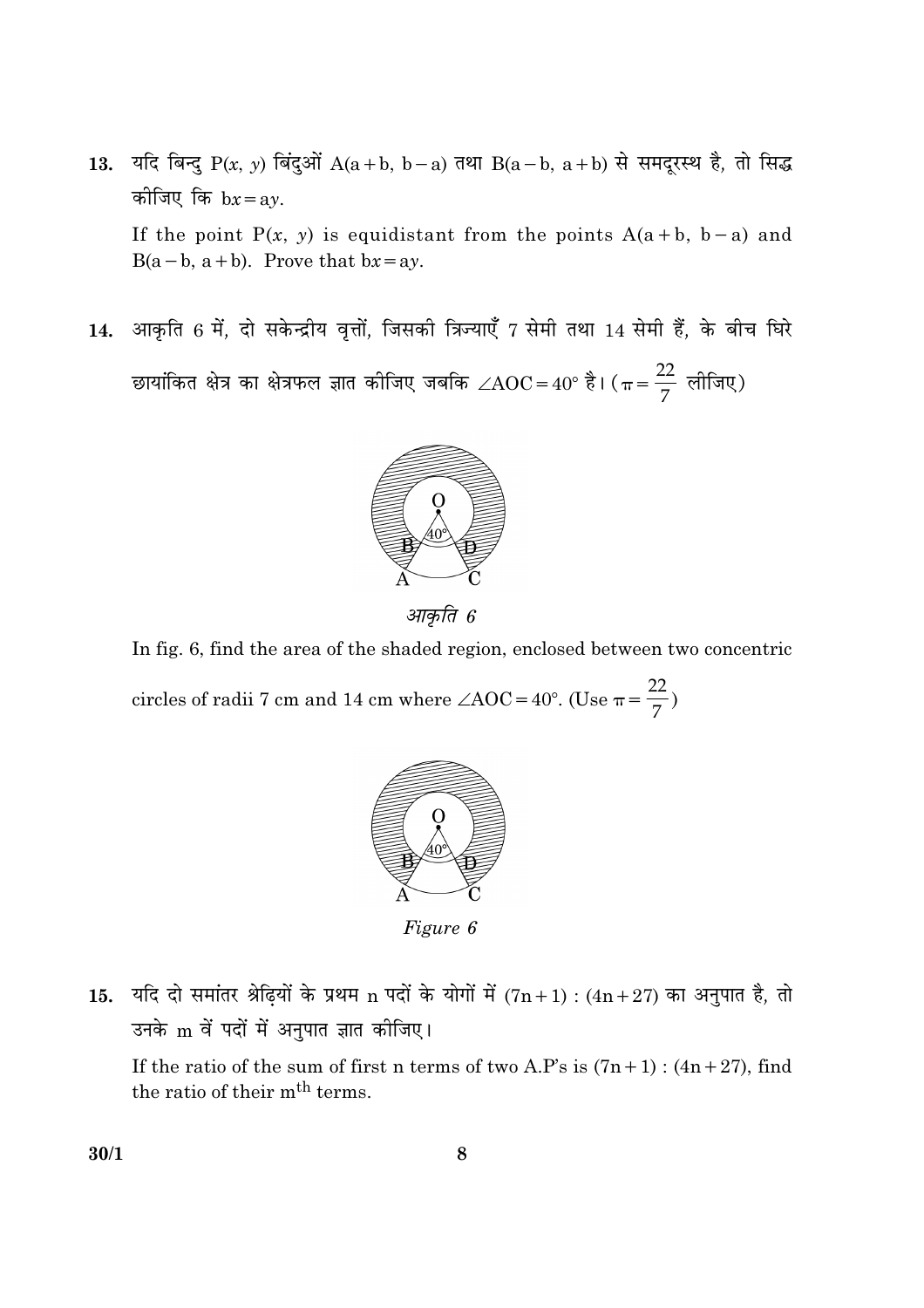16. 
$$
x \stackrel{.}{\circ} \pi
$$
 [eq]  $\overline{\circ}$  [eq]  $\overline{\circ}$  [eq]  $\pi$  [eq]  $\pi$   $\frac{1}{(x-1)(x-2)} + \frac{1}{(x-2)(x-3)} = \frac{2}{3}$ ,  $x \neq 1, 2, 3$ 

Solve for 
$$
x: \frac{1}{(x-1)(x-2)} + \frac{1}{(x-2)(x-3)} = \frac{2}{3}, x \neq 1, 2, 3
$$

- एक शंक्वाकार बर्तन, जिसके आधार की त्रिज्या 5 सेमी तथा ऊँचाई 24 सेमी है, पानी से पूरा 17. भरा है। उस पानी को एक बेलनाकार बर्तन, जिसकी त्रिज्या 10 सेमी है, में डाल दिया जाता
	- है। बेलनाकार बर्तन में कितनी ऊँचाई तक पानी भर जायेगा? (  $\pi = \frac{22}{7}$  लीजिए )

A conical vessel, with base radius 5 cm and height 24 cm, is full of water. This water is emptied into a cylindrical vessel of base radius 10 cm. Find the height

to which the water will rise in the cylindrical vessel. (Use  $\pi = \frac{22}{7}$ )

- 12 सेमी व्यास वाला एक गोला, एक लंब वृत्तीय बेलनाकार बर्तन में डाल दिया जाता है, जिसमें 18. कुछ पानी भरा है। यदि गोला पूर्णतया पानी में डूब जाता है, तो बेलनाकार बर्तन में पानी का स्तर  $3\frac{5}{9}$  सेमी ऊँँचा उठ जाता है। बेलनाकार बर्तन का व्यास ज्ञात कीजिए। A sphere of diameter 12 cm, is dropped in a right circular cylindrical vessel, partly filled with water. If the sphere is completely submerged in water, the water level in the cylindrical vessel rises by  $3\frac{5}{9}$  cm. Find the diameter of the cylindrical vessel.
- एक व्यक्ति एक जलयान के डैक, जो पानी के स्तर से 10 मी. ऊँचा है, से एक पहाडी के 19. शिखर का उन्नयन कोण 60° तथा पहाड़ी के तल का अवनमन कोण 30° पाता है। पहाड़ी से जलयान की दूरी तथा पहाड़ी की ऊँचाई ज्ञात कीजिए।

A man standing on the deck of a ship, which is 10 m above water level, observes the angle of elevation of the top of a hill as 60° and the angle of depression of the base of hill as 30°. Find the distance of the hill from the ship and the height of the hill.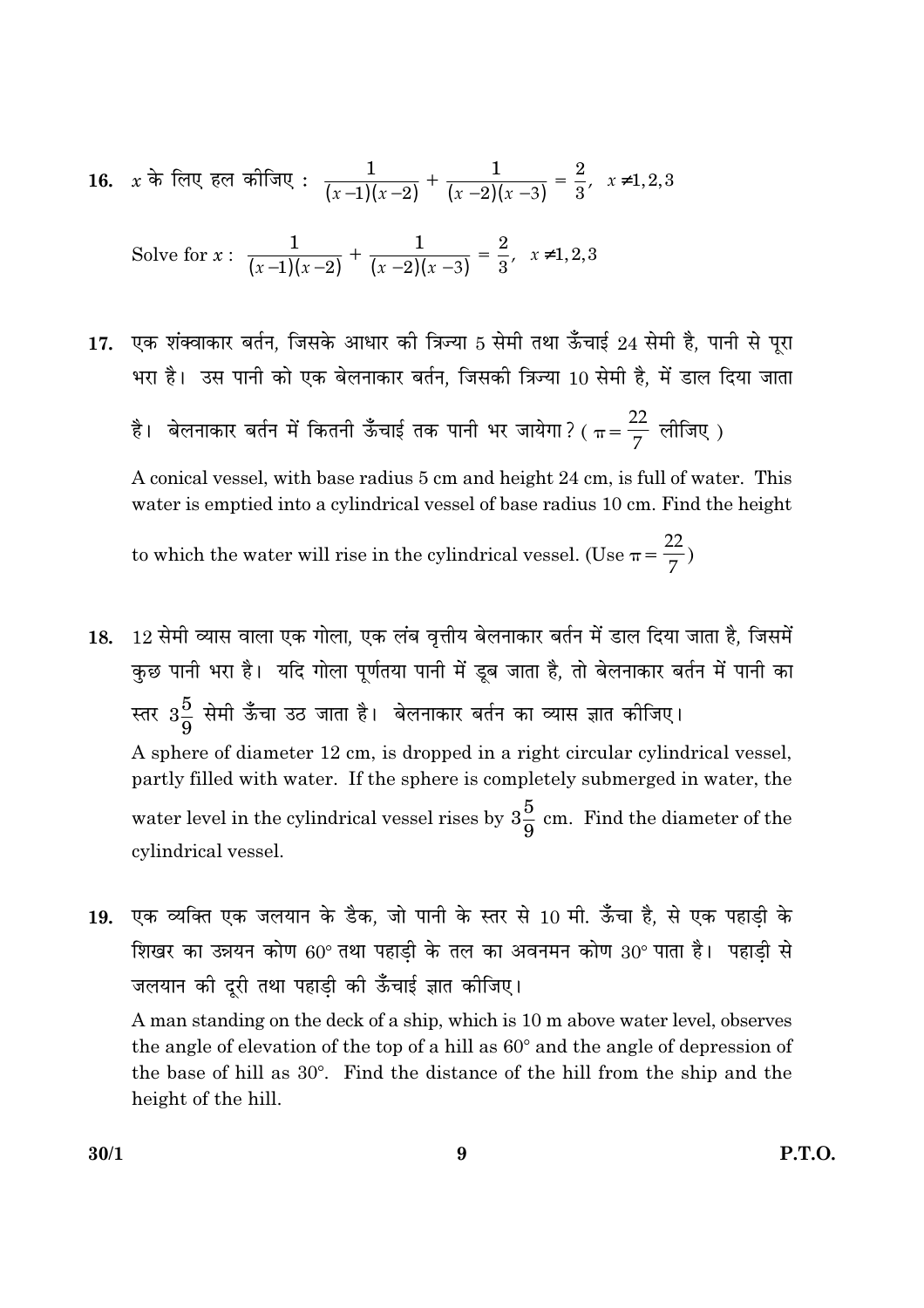20. तीन विभिन्न सिक्के एक साथ उछाले गए। निम्न के आने की प्रायिकता ज्ञात कीजिए (i) केवल 2 चित्त (ii) कम से कम दो चित्त (iii) कम से कम दो पट।

Three different coins are tossed together. Find the probability of getting (i) exactly two heads (ii) at least two heads (iii) at least two tails.

#### खण्ड - द

#### **SECTION - D**

#### प्रश्न संख्या 21 से 31 तक प्रत्येक प्रश्न 4 अंक का है।

#### Question numbers 21 to 31 carry 4 marks each.

21. किसी राज्य में भारी बाढ़ के कारण हजारों लोग बेघर हो गए। 50 विद्यालयों ने मिलकर राज्य सरकार को 1500 टैंट लगाने के लिए स्थान तथा कैनवस देने का प्रस्ताव किया जिसमें प्रत्येक विद्यालय बराबर का अंशदान देगा। प्रत्येक टैंट का निचला भाग बेलनाकार है, जिसके आधार की त्रिज्या 2.8 मी. तथा ऊँचाई 3.5 मी. है। प्रत्येक टैंट का ऊपरी भाग शंक के आकार का है जिसके आधार की त्रिज्या 2.8 मी. तथा ऊँचाई 2.1 मी. है। यदि टैंट बनाने वाले कैनवास का मूल्य ₹ 120 प्रति वर्ग मी. है, तो प्रत्येक विद्यालय द्वारा कुल व्यय में अंशदान ज्ञात कीजिए।

इस प्रश्न द्वारा कौन सा मूल्य जनित होता है? (  $\pi = \frac{22}{7}$  लीजिए)

Due to heavy floods in a state, thousands were rendered homeless. 50 schools collectively offered to the state government to provide place and the canvas for 1500 tents to be fixed by the government and decided to share the whole expenditure equally. The lower part of each tent is cylindrical of base radius 2.8 m and height 3.5 m, with conical upper part of same base radius but of height 2.1 m. If the canvas used to make the tents costs  $\bar{\xi}$  120 per sq.m, find the amount shared by each school to set up the tents. What value is generated

by the above problem? (Use 
$$
\pi = \frac{22}{7}
$$
)

 $30/1$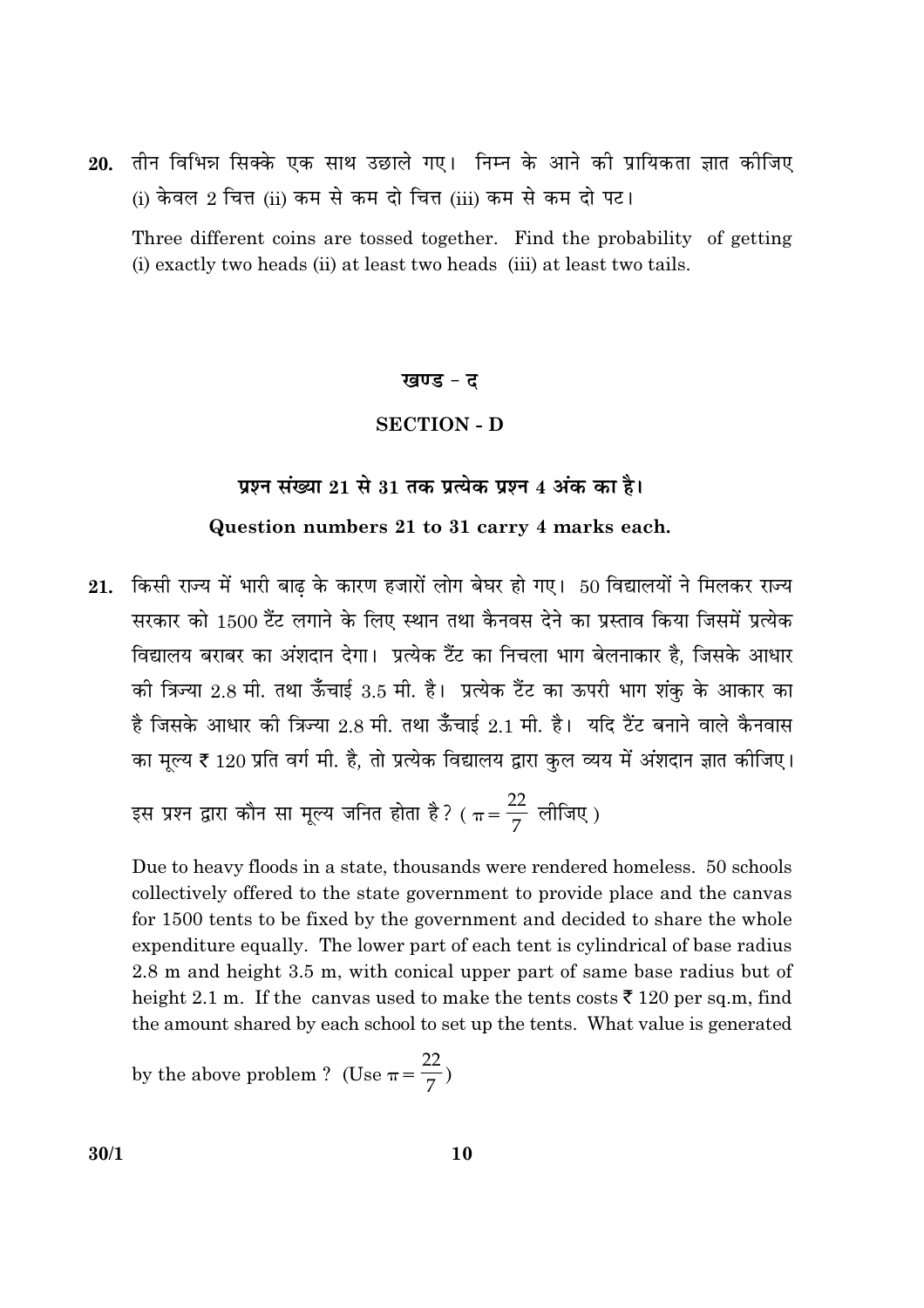- सिद्ध कीजिए कि किसी बाह्य बिंदु से वृत्त पर खींची गई स्पर्श रेखाएँ लबांई में समान होती है। 22. Prove that the lengths of the tangents drawn from an external point to a circle are equal.
- 4 सेमी त्रिज्या का एक वृत्त खींचिए। उस वृत्त पर दो स्पर्श रेखाएँ खींचिए जिनके बीच का कोण 23.  $60^\circ \, \grave{\vec{5}}$ ।

Draw a circle of radius 4 cm. Draw two tangents to the circle inclined at an angle of 60° to each other.

आकृति 7 में दो समान त्रिज्या के वृत्त, जिनके केन्द्र  $O$  तथा  $O'$  हैं परस्पर बिंदु  $X$  पर स्पर्श करते 24. हैं।  $OO'$  बढ़ाने पर  $O'$  केन्द्र वाले वृत्त को बिंदु  $A$  पर काटता है। बिंदु  $A$  से  $O$  केन्द्र वाले वृत्त पर AC एक स्पर्श रेखा है तथा O'D  $\perp$  AC है।  $\frac{DO'}{CO}$  का मान ज्ञात कीजिए।



आकृति 7

In Fig. 7, two equal circles, with centres O and O', touch each other at X.OO' produced meets the circle with centre O' at A. AC is tangent to the circle with centre O, at the point C. O'D is perpendicular to AC. Find the value of  $\frac{DO'}{CO}$ .



figure 7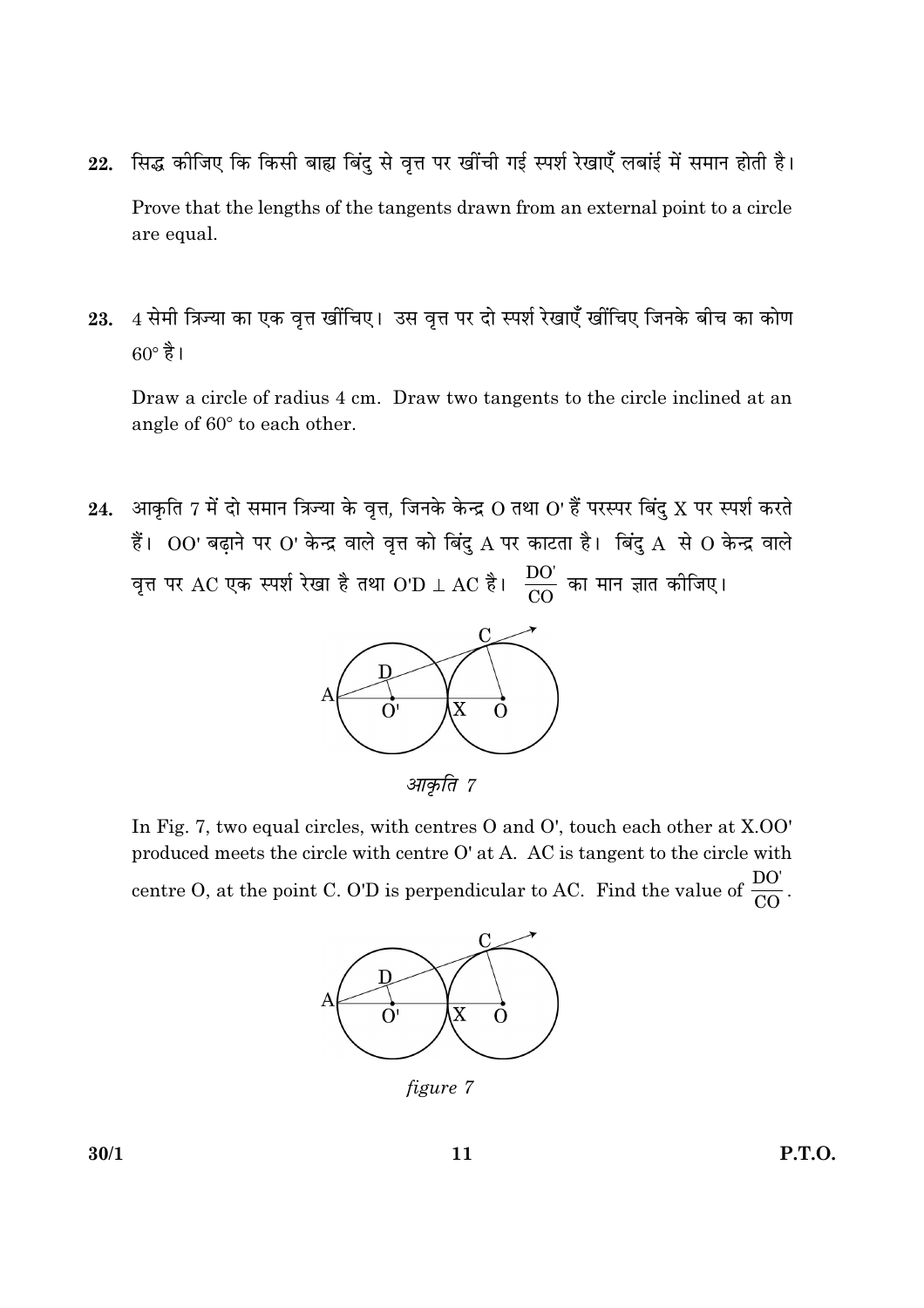25. x के लिए हल कीजिए :  $\frac{1}{x+1} + \frac{2}{x+2} = \frac{4}{x+4}$ ,  $x \neq -1, -2, -4$ 

Solve for 
$$
x : \frac{1}{x+1} + \frac{2}{x+2} = \frac{4}{x+4}
$$
,  $x \neq -1, -2, -4$ 

26. भूमि के एक बिंदु X से एक ऊर्ध्वाधर मीनार PQ के शिखर Q का उन्नयन कोण 60° है। एक अन्य बिंद् Y, जो बिंद् X से 40 मी. ऊर्ध्वाधर रूप में ऊँचा है, से शिखर Q का उन्नयन कोण  $45^{\circ}$  है मीनार PQ की ऊँचाई तथा दूरी PX ज्ञात कीजिए ( $\sqrt{3}$  = 1.73 लीजिए).

The angle of elevation of the top Q of a vertical tower PQ from a point X on the ground is  $60^\circ$ . From a point Y, 40 m vertically above X, the angle of elevation of the top  $Q$  of tower is  $45^{\circ}$ . Find the height of the tower PQ and the distance PX. (Use  $\sqrt{3}$  = 1.73)

27. एक सीधी रेखा में स्थित घरों पर 1 से 49 तक की संख्याएँ (क्रमानसार) अंकित हैं। दर्शाइए कि इन अंकित संख्याओं में एक ऐसी संख्या X अवश्य है कि X से पहले आने वाले घरों पर की अंकित संख्याओं का योग, X के बाद आनेवाली अंकित संख्याओं के योग के बराबर है।

The houses in a row are numbered consecutively from 1 to 49. Show that there exists a value of X such that sum of numbers of houses proceeding the house numbered X is equal to sum of the numbers of houses following X.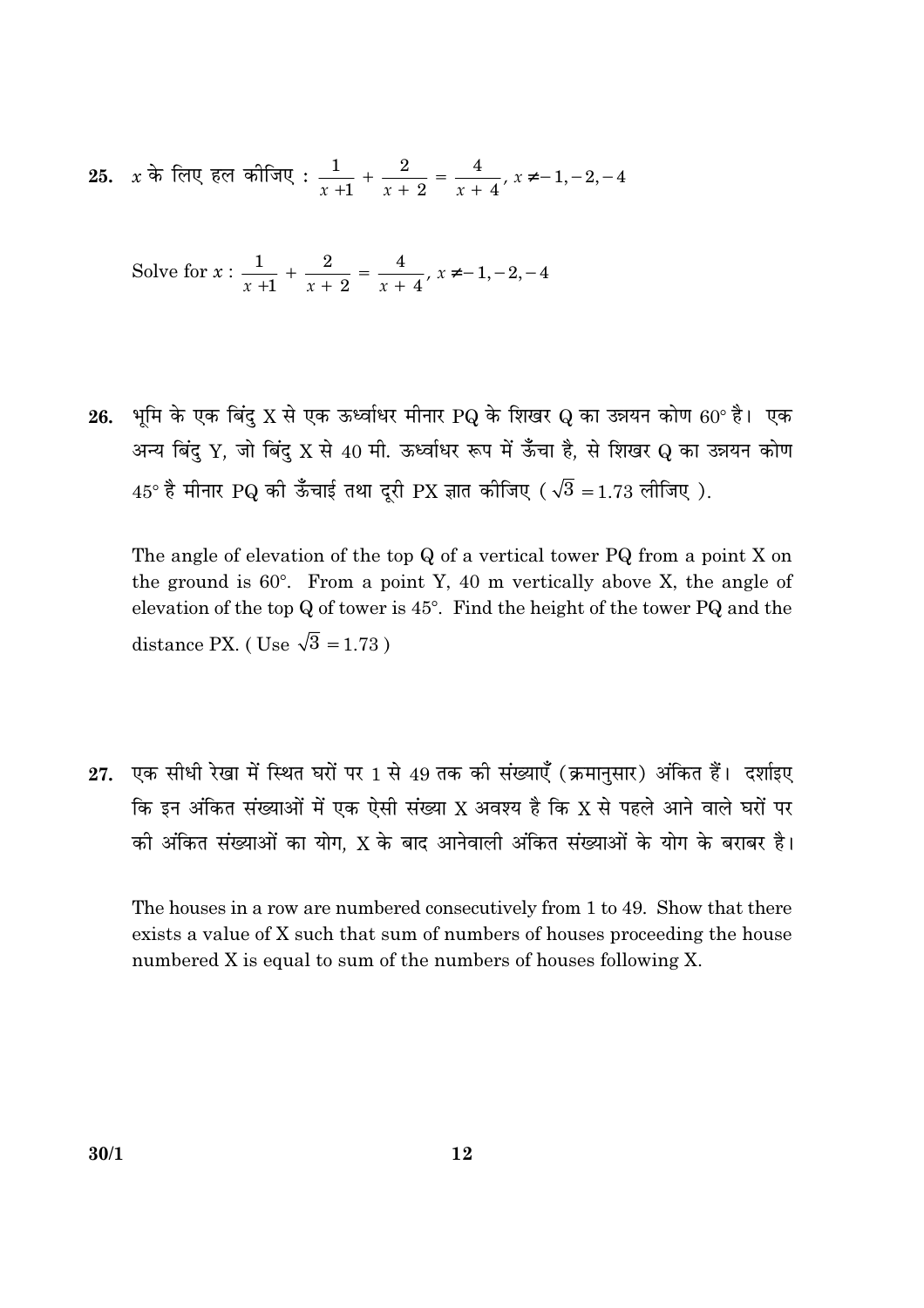आकृति 8 में एक त्रिभुज ABC के शीर्ष A(4, 6), B(1, 5) तथा C(7, 2) है। एक रेखाखंड 28. DE भुजाओं AB तथा AC को क्रमश: बिंदुओं D तथा E पर इस प्रकार काटता खींचा गया है कि  $\frac{AD}{AB} = \frac{AE}{AC} = \frac{1}{3}$  है।  $\triangle ADE$  का क्षेत्रफल ज्ञात कीजिए तथा उसकी  $\triangle ABC$  के क्षेत्रफल से तुलना कीजिए।



आकृति 8

In fig. 8, the vertices of  $\triangle ABC$  are A(4, 6), B(1, 5) and C(7, 2). A line-segment DE is drawn to intersect the sides AB and AC at D and E respectively such

that  $\frac{AD}{AB} = \frac{AE}{AC} = \frac{1}{3}$ . Calculate the area of  $\triangle ADE$  and compare it with area of  $\triangle ABC$ .



Figure 8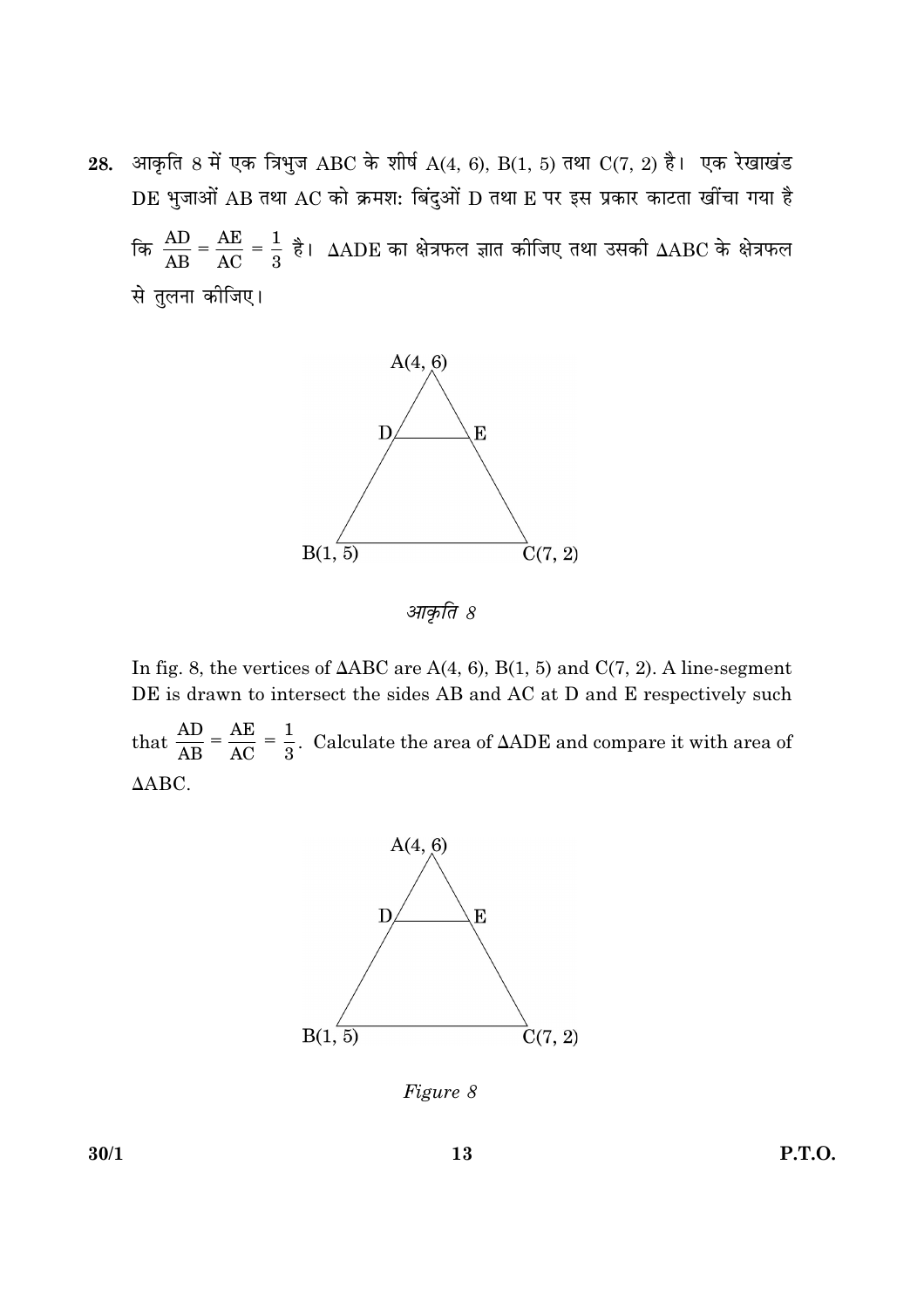29. संख्याओं 1, 2, 3 तथा 4 में से कोई संख्या  $x$  यादृच्छया चुनी गई तथा संख्याओं 1, 4, 9 तथा 16 में से कोई संख्या  $y$  यादृच्छया चुनी गई प्रायिकता ज्ञात कीजिए  $x$  तथा  $y$  का गुणनफल 16 से कम है।

A number  $x$  is selected at random from the numbers 1, 2, 3 and 4. Another number  $y$  is selected at random from the numbers 1, 4, 9 and 16. Find the probability that product of  $x$  and  $y$  is less than 16.

आकृति 9 में, O केंद्र वाले वृत्त का एक त्रिज्यखंड OAP दर्शाया गया है जिसका केन्द्र पर 30. अतंरित कोण  $\theta$  है। AB वृत्त की त्रिज्या OA पर लंब है जो OP के बढ़ाने पर बिंदु B पर काटता है। सिद्ध कीजिए कि रेखांकित भाग का परिमाप  $r\left[\tan\theta + \sec\theta + \frac{\pi\theta}{180} - 1\right]$  है।



आकृति 9

In Fig. 9, is shown a sector OAP of a circle with centre O, containing  $\angle \theta$ . AB is perpendicular to the radius OA and meets OP produced at B. Prove that the perimeter of shaded region is r  $\tan\theta$  + sec $\theta$  +  $\frac{\pi\theta}{180}$  - 1



*Figure 9*